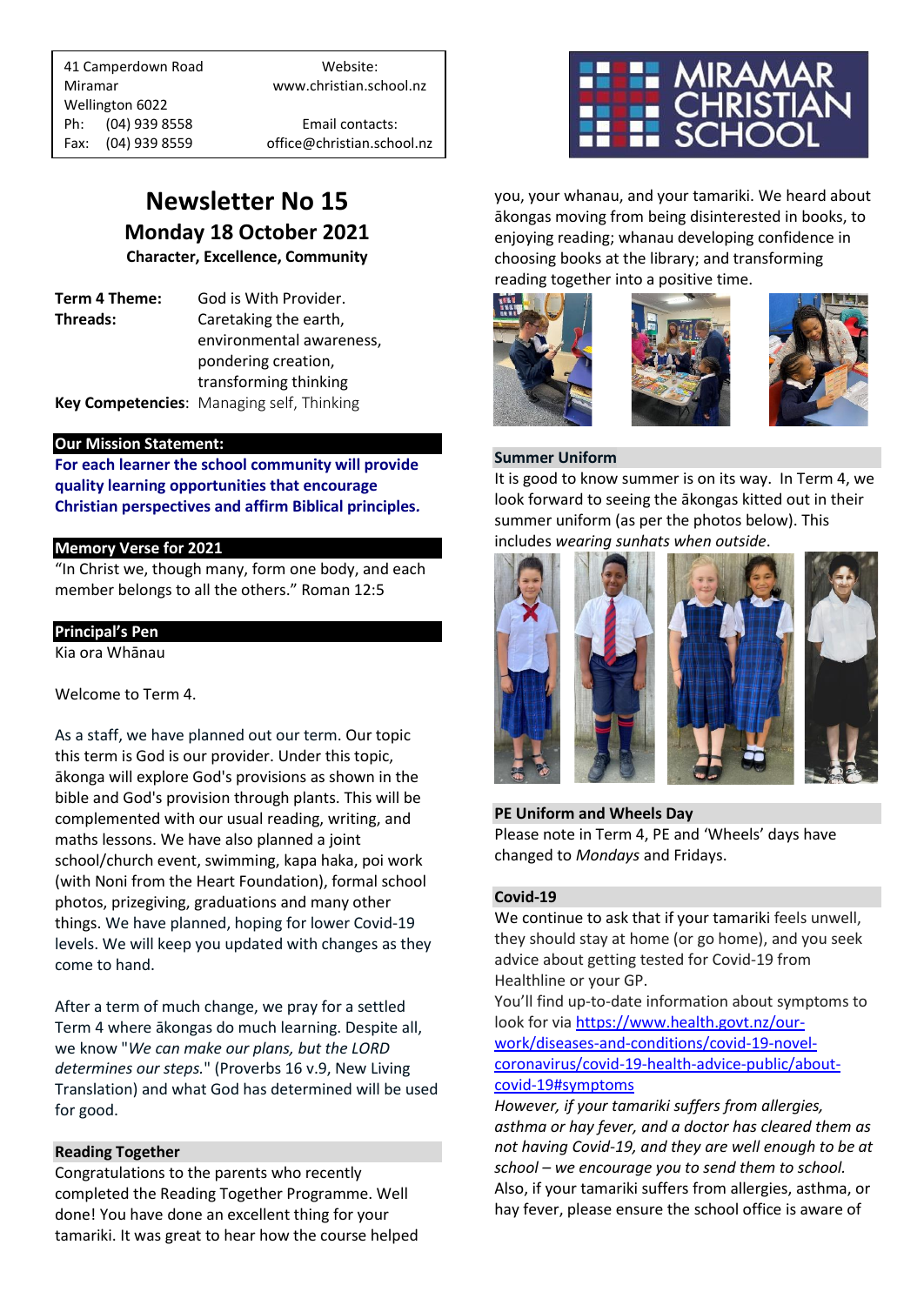this and added it to the medical information for your tamariki on the ākonga management system.

# **Covid-19 Lockdown Questionnaire**

We are keen to gather your thoughts and feedback about the Covid-19 Level 3 and 4 Lockdown. As we have also been in Level 2 for some time, we also invite you to add comments about the school's response in Level 2 in the 'final comment' section. Please follow the questionnaire link and fill in the form.

# [https://docs.google.com/forms/d/1f8YQfIxdryRV8G1S](https://docs.google.com/forms/d/1f8YQfIxdryRV8G1SUdXDgVF0WSvsEzjKJAQ5PQkYS6U/edit) [UdXDgVF0WSvsEzjKJAQ5PQkYS6U/edit](https://docs.google.com/forms/d/1f8YQfIxdryRV8G1SUdXDgVF0WSvsEzjKJAQ5PQkYS6U/edit)

Thank you for taking the time to fill this in. This will help us with future planning.

#### **Formal School Photos – Tues 2 Nov 2021 9am**

Information about school photos will be coming home today with a hard copy of this newsletter.

*Please note the school photo process will run differently this year from previous years.*

The only change on "photo day" will be that a portrait photograph of every ākonga will be taken, where-as in the past portrait photographs would have only been taken of those who had pre-ordered.

Every ākonga will then get a "Key Code" with a unique code to purchase their photos online through the PhotoLife Studios website.

#### **Assembly TODAY via Google Meet 2:30pm**

We will be running our assembly on Google Meets today (Monday 18 October 2021). Due to privacy recommendations, we are asking those who wish to join the assembly to contact the Principal to request a link.

# **Basketball Rescheduled for Term 4**

The basketball team is scheduled to be playing on the first six Wednesdays of this term. The team will be playing under Covid-19 Level 2 guidelines with only players and coaches allowed into ASB Sports Centre. Games times are to be found using this link <https://www.wellingtonbasketball.co.nz/y34-kids>

#### **Piano Lessons**

Piano lessons should resume this term.

#### **Swimming - starts Week 3 – Mon 1 Nov 2021**

We have recently heard, and are excited to announce, that swimming lessons will go ahead in Covid-19 Level 2. Our lessons start Monday 1 November 2021. There are a few extra health and safety measures being put in place to maintain ākonga safety. These will be outlined in the swimming notice which is also coming home with a hard copy of this newsletter today. Swimming is an important part of the curriculum provided for your tamariki. Please note that while you are not being charged for these lessons, the school is

paying for them. Please honour this by making your tamariki's attendance at these lessons a priority. We would also love your help with transport and assistance at the pool. Let's ensure our tamariki know how to be safe in the water.

#### **Absences**

This is a friendly reminder to please let the office know if your tamariki is going to be away **and why** they are away. The reason the school needs to know, is because all schools are required to record tamariki absences. The Ministry analyses absence records for each school as well as nationally.

We have listed the codes most commonly used below so you can see how this works: -

- $P =$  Present the  $\overline{a}$  konga is in their regular class
- $L =$  Late  $\overline{a}$  konga is late to class
- M = Medical ākonga absent due to short-term illness/medical reasons
- $J =$  Justified absence the reason is within the school policy
- $T =$  Truant no information provided (or throw-away explanation given) by parent/caregiver

If you have any questions about these codes, please don't hesitate to contact the Office Manager or Principal.

#### **2022 Peniel Fees**

Please be advised Peniel Trust is in the process of revising the Attendance Dues for 2022. Information about this will be sent out once it has been finalised.

# **Prayer points: -**

#### **Thank God:**

- For refreshing holidays
- For the freedoms Covid-19 Level 2 brings.
- For our staff and School Board members.
- For our new APT leader
- For all the good things God has planned for us.

#### **Please pray:**

- For the safety of all our staff, ākonga, and whanau as the country moves from a Covid-19 elimination strategy to a Covid-19 managing strategy.
- For God's guidance, wisdom, anointing, and protection on the work of the Peniel Trust and Mark Larsen as they work on the new vision for Christian Education in Wellington.
- For a settled term where ākonga do much learning.
- For God's wisdom and blessing on the School Board, all staff, whanau, and ākonga as they develop the strategic plan for the next few years.
- That Miramar Christian School would be a blessing to the community and wider Wellington.
- For our prayer ākonga and their whanau: **Week 1:** Alfonso, Xander, Judah, Aadarsh **Week 2:** Jedidah, Tanikah, Akachukwu, Jesse